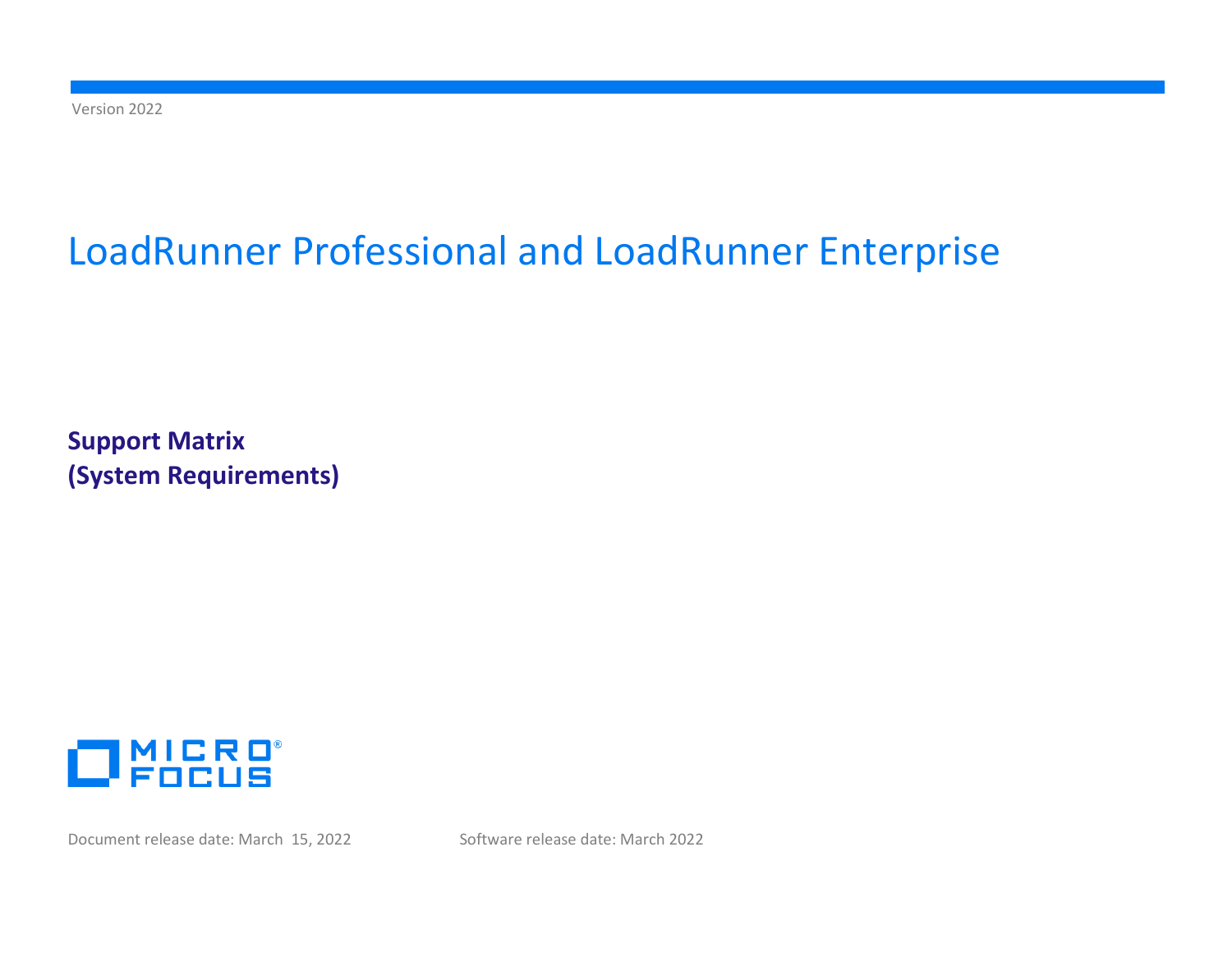# **Legal Notices**

#### **Disclaimer**

Certain versions of software and/or documents ("Material") accessible here may contain branding from Hewlett-Packard Company (now HP Inc.) and Hewlett Packard Enterprise Company. As of September 1, 2017, the Material is now offered by Micro Focus, a separately owned and operated company. Any reference to the HP and Hewlett Packard Enterprise/HPE marks is historical in nature, and the HP and Hewlett Packard Enterprise/HPE marks are the property of their respective owners.

#### **Warranty**

The only warranties for Seattle SpinCo, Inc. and its subsidiaries ("Seattle") products and services are set forth in the express warranty statements accompanying such products and services. Nothing herein should be construed as constituting an additional warranty. Seattle shall not be liable for technical or editorial errors or omissions contained herein. The information contained herein is subject to change without notice.

#### **Restricted Rights Legend**

Confidential computer software. Except as specifically indicated, valid license from Seattle required for possession, use or copying. Consistent with FAR 12.211 and 12.212, Commercial Computer Software, Computer Software Documentation, and Technical Data for Commercial Items are licensed to the U.S. Government under vendor's standard commercial license.

#### **Copyright Notice**

© Copyright 1993 - 2022 Micro Focus or one of its affiliates.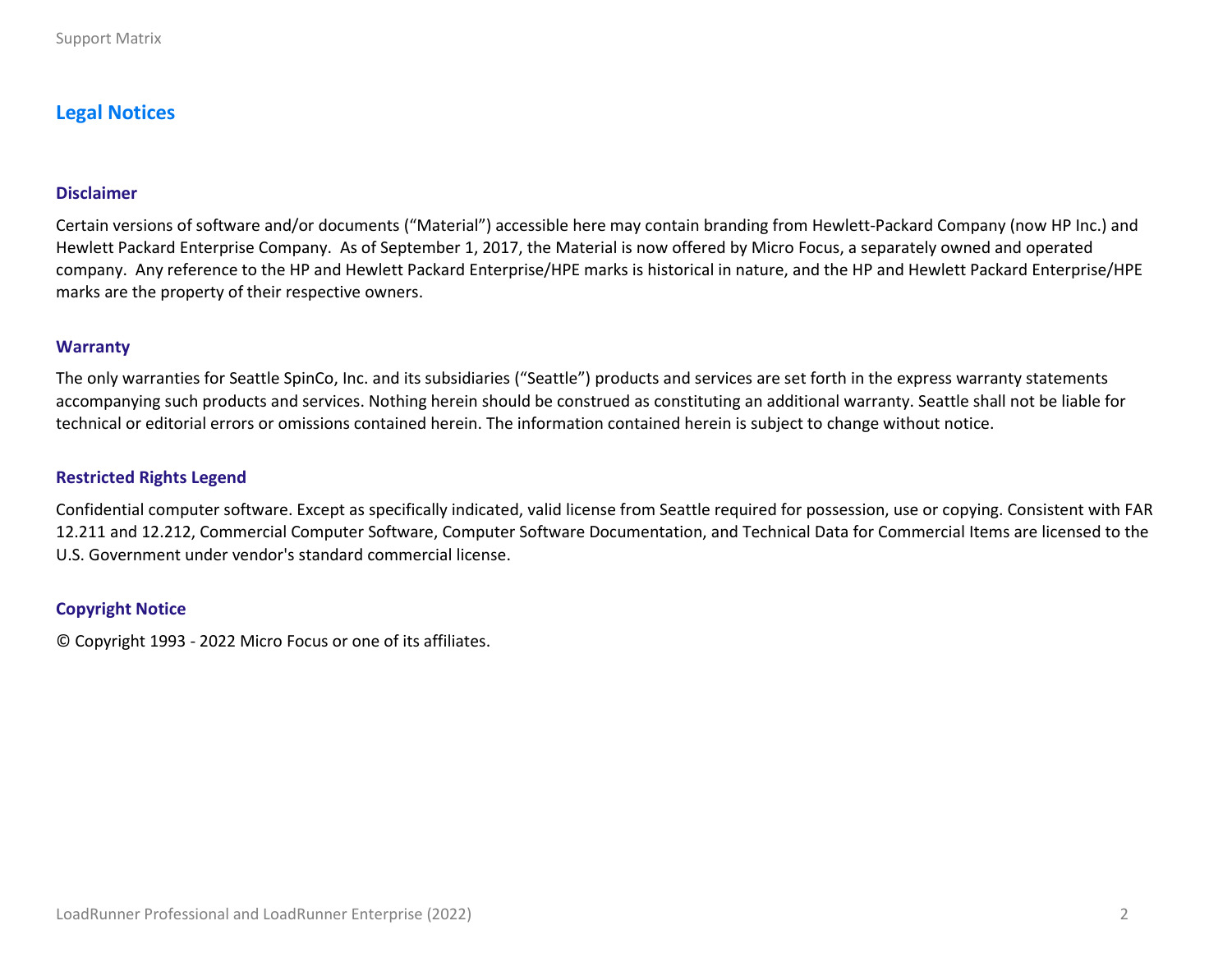# **Contents**

This document (previously named System Requirements) provides up-to-date system requirements and supported environments for installing and running LoadRunner Professional and LoadRunner Enterprise. The list of supported Vuser protocols in LoadRunner Professional has been moved to the Supported Protocols guide.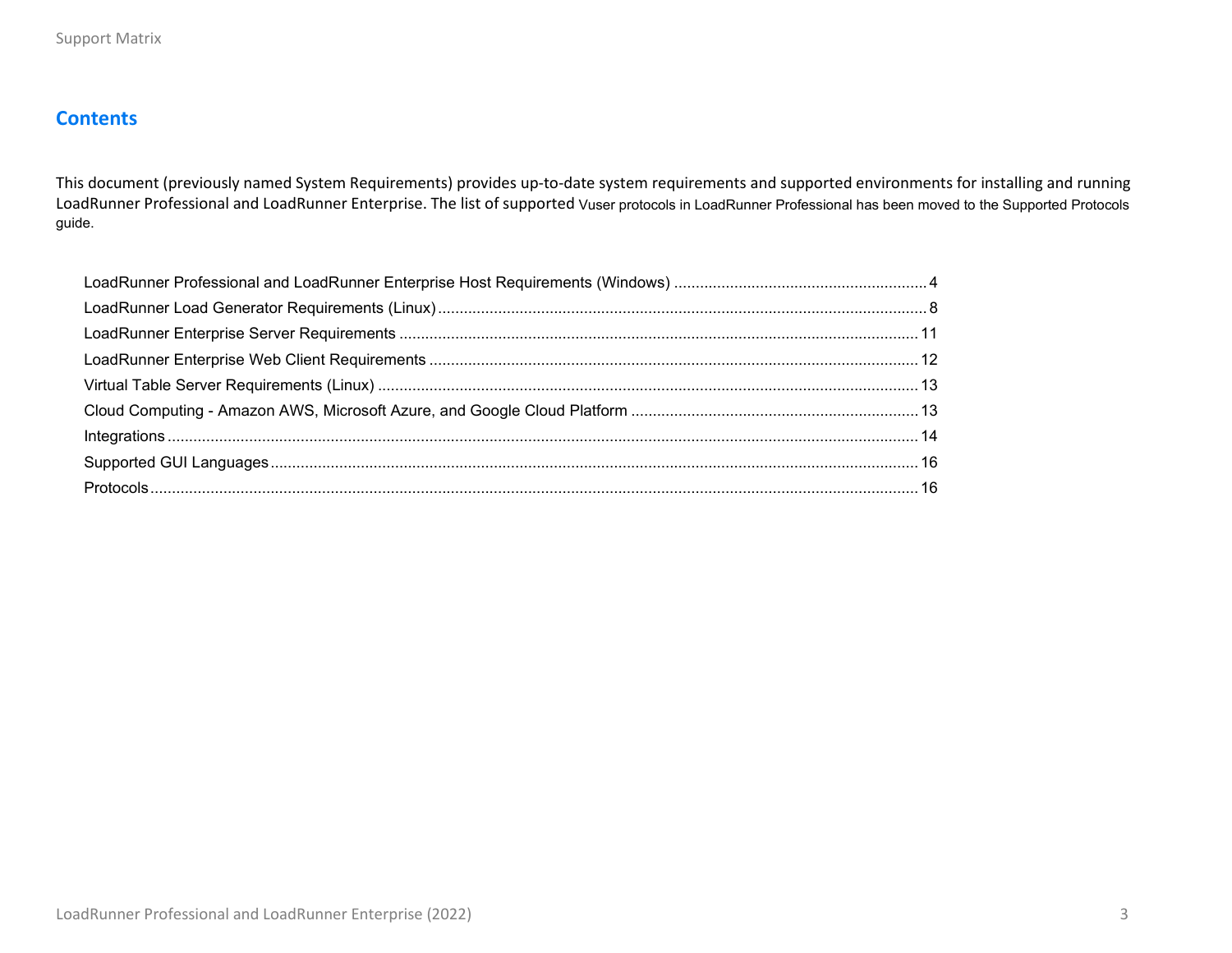# <span id="page-3-0"></span>**LoadRunner Professional and LoadRunner Enterprise Host Requirements (Windows)**

<span id="page-3-1"></span>This section provides system requirement information for the following products:

 $\mathbf{L}$ 

- LoadRunner Professional Full
- OneLG (Standalone Load Generator)
- LoadRunner Enterprise Host
- Monitor over Firewall • MI Listener
- VuGen Standalone
	- Analysis Standalone • TruClient Standalone
- **Hardware requirements**

This table provides hardware requirements for the products listed above. Memory and CPU requirements vary per protocol and system under test.

| Hardware component                   | <b>Supported / Recommended</b>                       |
|--------------------------------------|------------------------------------------------------|
| Processor                            | • 2 core CPU<br>• 8 core CPU (Recommended)           |
| Processor for UI-level protocols*    | $\bullet$ 8 core CPU<br>• 16 core CPU (Recommended)  |
| Memory (RAM)                         | $\bullet$ 8 GB<br>• 16 GB (Recommended)              |
| Memory (RAM) for UI-level protocols* | $\bullet$ 16 GB<br>• 32 GB (Recommended)             |
| Available hard disk space**          | $\bullet$ 50 GB<br>• 100 GB; SSD drive (Recommended) |
| Network card                         | 1 Gbit/s                                             |

**\*** Such as TruClient, Citrix, SAP GUI, and so on.

\*\* All drives must have the minimum disk size required: at least 2 GB on the host system drive, and the amount specified in the product installation guide for any other drive.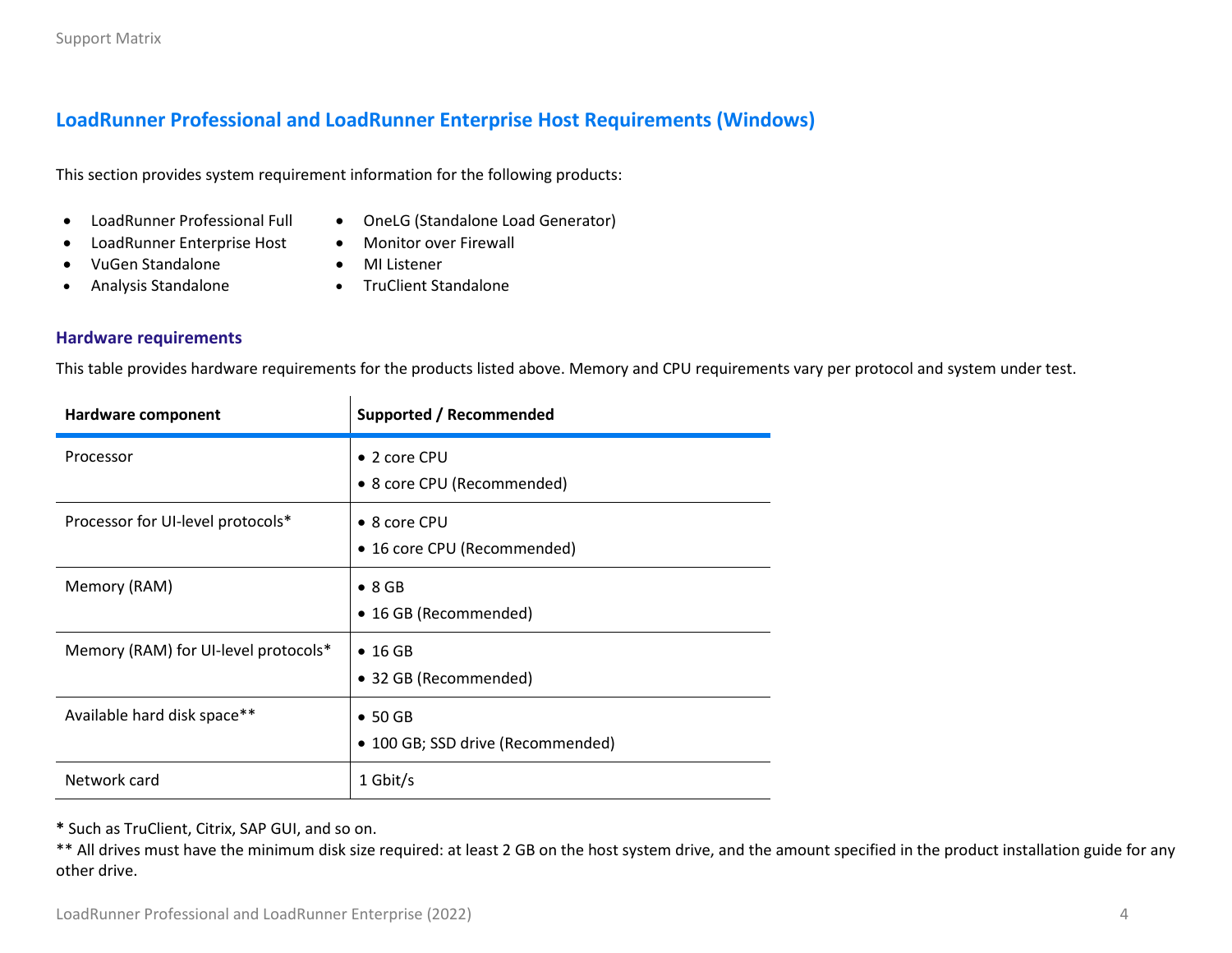## **Software requirements**

This table provides software requirements for the products listed above. For some Vuser protocols, one or more of the below OS may not be supported. Check the [supported protocols d](#page-15-1)ocumentation.

| Software component                                                     | Supported / Recommended                                                                                                                                                                                                                                                                                                    |
|------------------------------------------------------------------------|----------------------------------------------------------------------------------------------------------------------------------------------------------------------------------------------------------------------------------------------------------------------------------------------------------------------------|
| Operating system<br>(See Windows Updates<br>below)                     | • Microsoft Windows 8.1 64-bit*<br>• Microsoft Windows 10 64-bit versions 1909, Enterprise LTSC 2019, 20H2, 21H1 - (Recommended)<br>• Microsoft Windows 11 64-bit 21H2<br>• Microsoft Windows Server 2012 R2 64-bit*<br>• Microsoft Windows Server 2016 64-bit**<br>• Microsoft Windows Server 2019 64-bit** (Recommended) |
| <b>Browser</b><br>(used for recording and<br>replaying protocols only) | • Microsoft Internet Explorer 11 (Recommended)<br>• Microsoft Edge                                                                                                                                                                                                                                                         |
| Screen resolution***                                                   | $\bullet$ 1366x768 or higher<br>• 1600x900 or higher (Recommended)                                                                                                                                                                                                                                                         |

**\*** Can only be used with Microsoft Internet Explorer 11.

\*\* We recommend enabling Desktop Experience when using this operating system.

\*\*\* Controller is not supported on display monitors with 4K or higher resolution.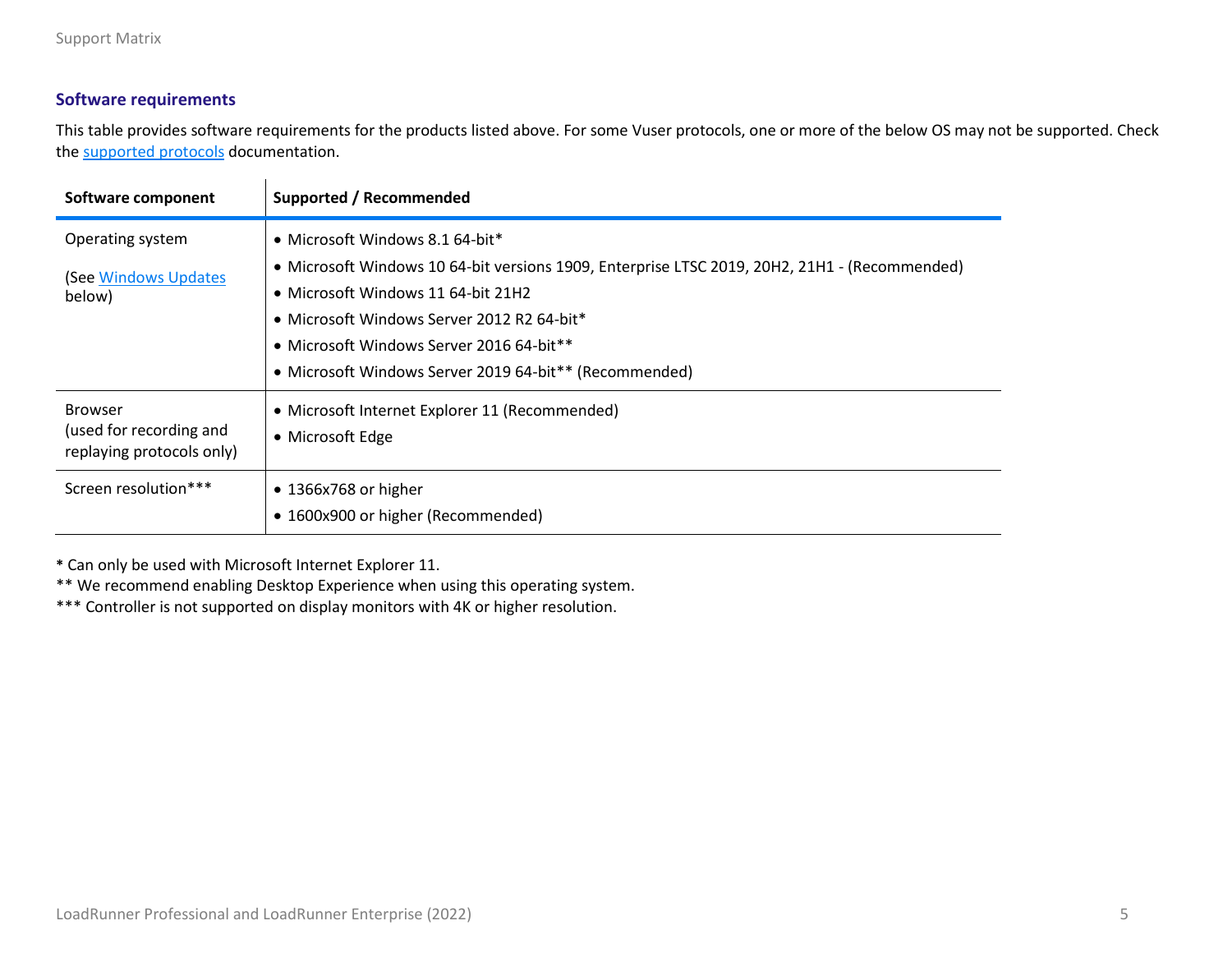#### <span id="page-5-0"></span>**Windows updates**

Before you install any components on a Windows machine, make sure that the full set of Windows updates has been installed, or install the Windows updates listed in the table below.

**Note:** Before you install any of the Windows updates, disable UAC (User Account Control) and restart the computer.

| <b>Windows version</b>            | <b>Required updates</b>                                            |
|-----------------------------------|--------------------------------------------------------------------|
| $\bullet$ Windows 8.1 64-bit*     | Install the following pack of updates:                             |
| $\bullet$ Windows 2012 R2 64-bit* | KB2919442 x64 or KB2970551 x64 (one of these two<br>1.<br>updates) |
|                                   | KB2919355 x64<br>2.                                                |
|                                   | KB2932046 x64<br>3.                                                |
|                                   | KB2959977 x64 (if applicable)<br>4.                                |
|                                   | KB2937592 x64<br>5.                                                |
|                                   | KB2938439 x64<br>6.                                                |
|                                   | KB2934018 x64<br>7.                                                |
|                                   | 8.<br>KB2999226 x64                                                |

\* The list of required updates might change due to Microsoft's update delivery policy or new Windows update releases. If you experience any issues, please contact Micro Focus [Software Support.](https://www.microfocus.com/en-us/support)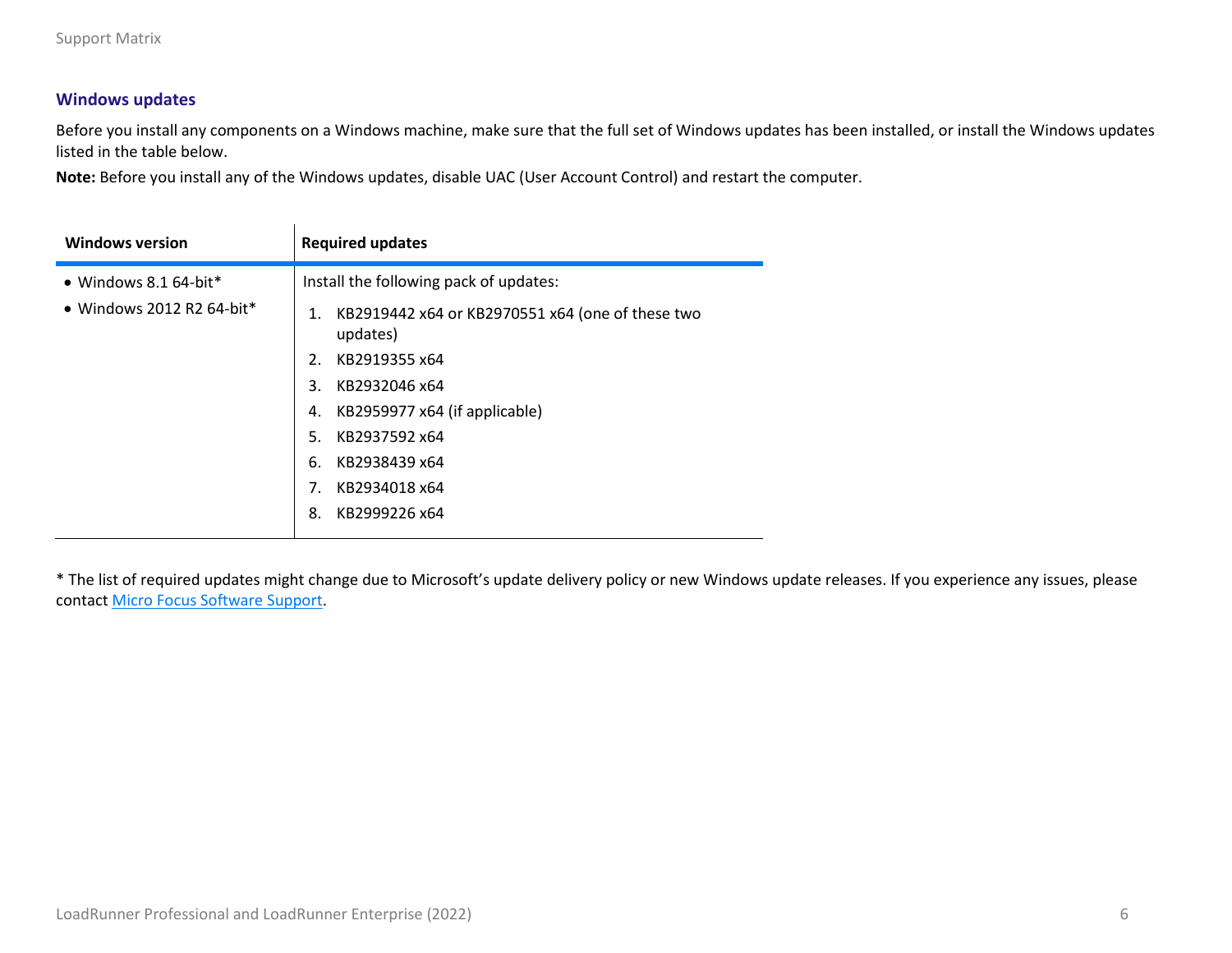#### **Component coexistence**

The LoadRunner Professional Full installation is installed on a single machine.

All the other LoadRunner components (listed on page [4\)](#page-3-1) must be installed on a separate machine, except for Analysis Standalone which can coexist on the same machine with VuGen Standalone or TruClient Standalone.

#### **Supported coexistence**

| Analysis Standalone installed with VuGen Standalone     |
|---------------------------------------------------------|
| Analysis Standalone installed with TruClient Standalone |

#### **Analysis database types**

The following table lists the database types and versions that are supported by LoadRunner Analysis.

| Supported database type | <b>Versions</b>     |
|-------------------------|---------------------|
| <b>Microsoft Access</b> | 2010, 2013          |
| Microsoft SQL Server    | 2008 R2, 2012, 2019 |
| SQLite                  | v3                  |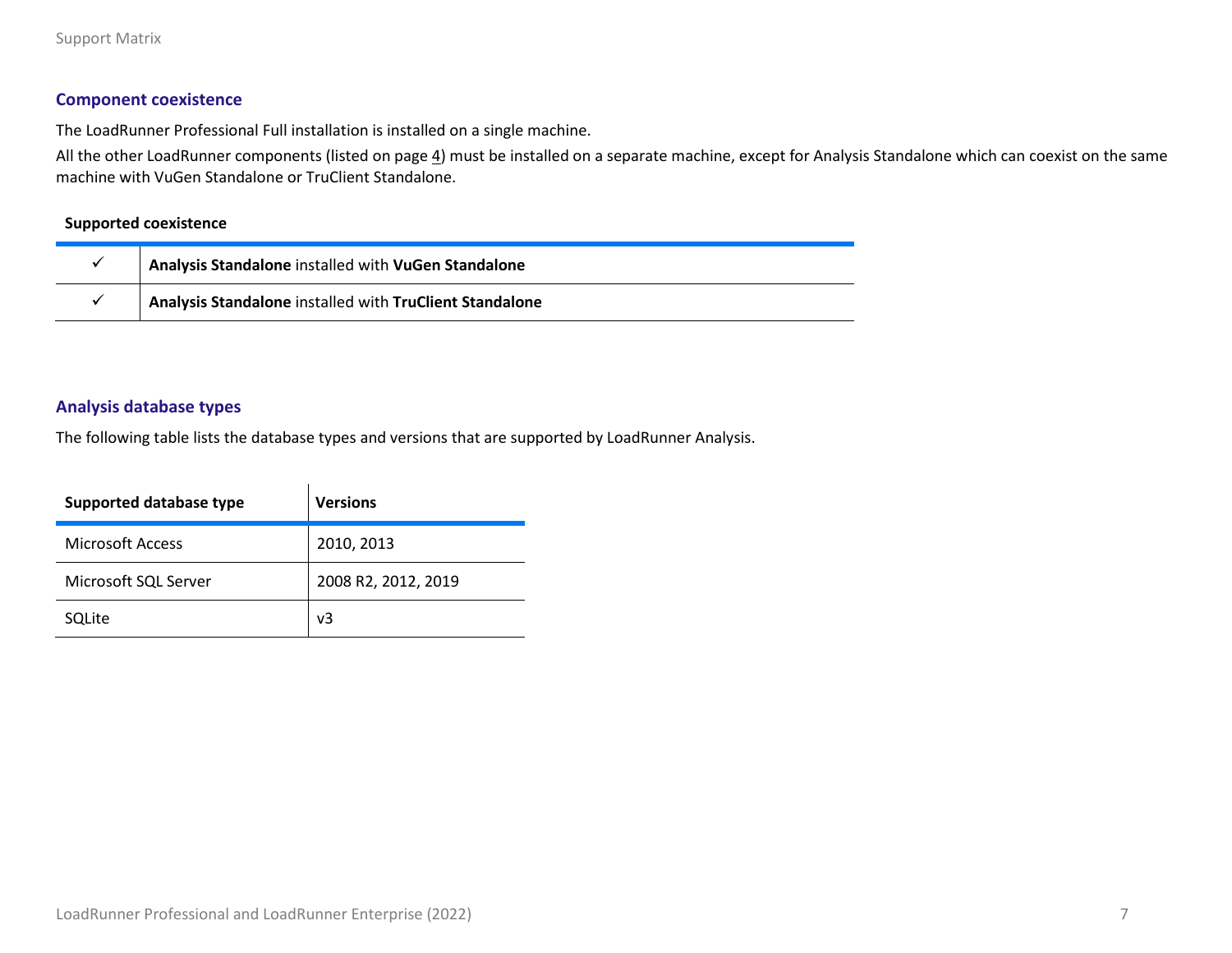# <span id="page-7-0"></span>**LoadRunner Load Generator Requirements (Linux)**

#### <span id="page-7-1"></span>**Linux installation**

The following table lists the system requirements and distributions for installing the Load Generator component on a Linux machine (only the Load Generator component is supported for installation on Linux). For some Vuser protocols, one or more of the below distributions may not be supported. Check the supported [protocols](#page-15-1) documentation.

**Note:** Load generators support all X Servers.

| Component                 | Supported / Recommended                                                                                                                                                                                                                                                                                                                                  |
|---------------------------|----------------------------------------------------------------------------------------------------------------------------------------------------------------------------------------------------------------------------------------------------------------------------------------------------------------------------------------------------------|
| Processor                 | 2 core CPU<br>8 core CPU (Recommended)                                                                                                                                                                                                                                                                                                                   |
| <b>Distribution</b>       | • Oracle Enterprise Linux 7.1 UEK, 7.2-7.3 64-bit**<br>• Oracle Enterprise Linux 8 64-bit<br>• Red Hat Enterprise Linux 8 64-bit* (Recommended)<br>• Red Hat Enterprise Linux 8.4 64-bit*<br>• SUSE Linux Enterprise Server (SLES) version 15 64-bit<br>• Ubuntu Server Linux 18.04 LTS 64-bit* (Recommended)<br>• Ubuntu Server Linux 20.04 LTS 64-bit* |
| Memory (RAM)              | 8 GB<br>16 GB (Recommended)                                                                                                                                                                                                                                                                                                                              |
| Available hard disk space | 20 GB<br>40 GB (Recommended)                                                                                                                                                                                                                                                                                                                             |

\* Supports dockerized load generators.

\*\* Supports installation of Network Virtualization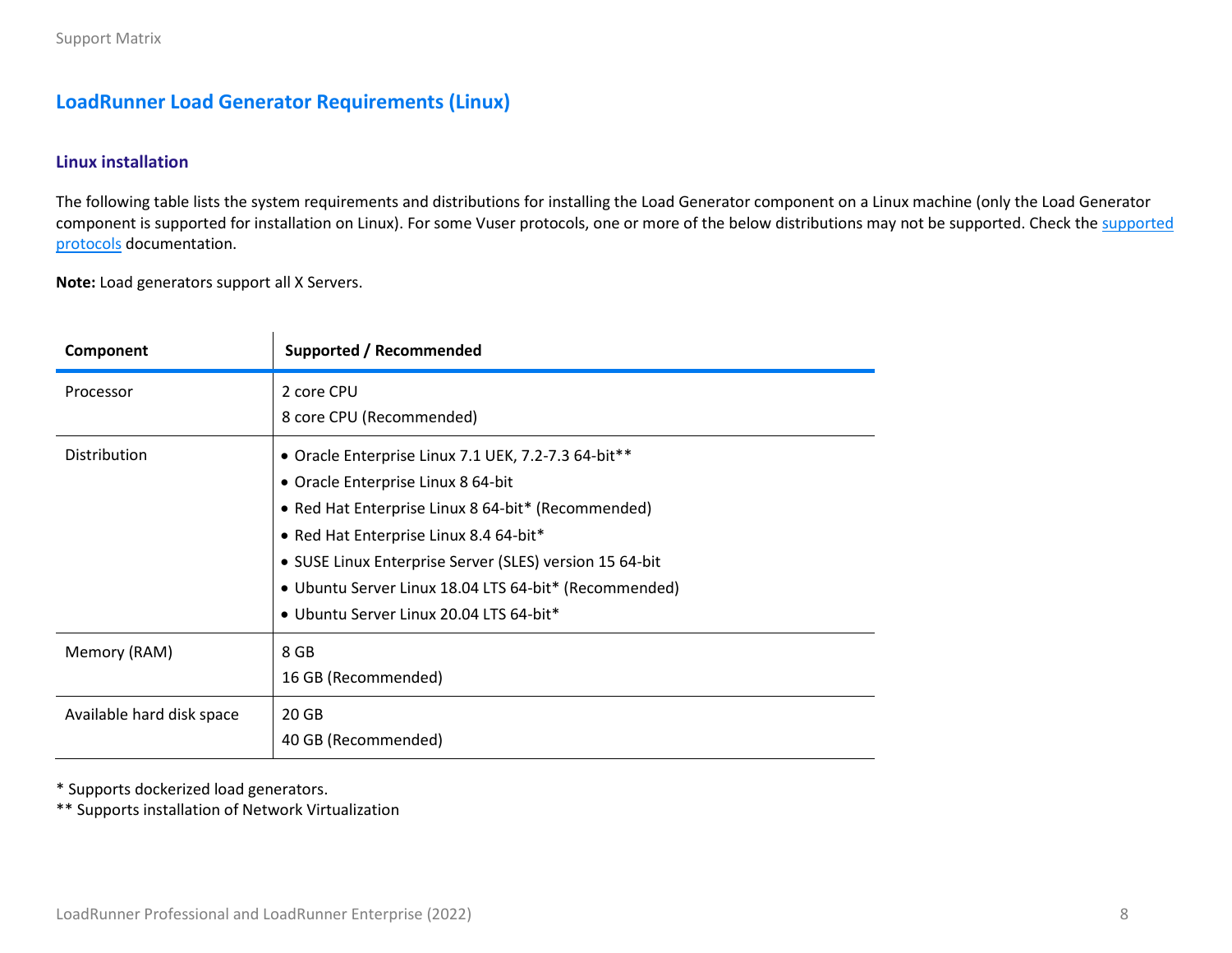## **Prerequisite packages for 64-bit installations**

The following table lists the packages that must be installed on Linux machines before installing the 64-bit version of a load generator.

| <b>Distribution</b>                         | <b>Prerequisites</b>                                                                                                                                                                                                                         | How to check if it is installed                                                                                                                                                                                                          | How to install                                                                                                                                             |
|---------------------------------------------|----------------------------------------------------------------------------------------------------------------------------------------------------------------------------------------------------------------------------------------------|------------------------------------------------------------------------------------------------------------------------------------------------------------------------------------------------------------------------------------------|------------------------------------------------------------------------------------------------------------------------------------------------------------|
| Red Hat family<br>including Oracle<br>Linux | $\bullet$ glibc.i686<br>$\bullet$ glib2.i686<br>• keyutils-libs.i686                                                                                                                                                                         | • rpm -qa --qf '%{NAME}.%{ARCH}\n'   grep -E<br>'glibc\.(i686 i386)'<br>• rpm -qa --qf '%{NAME}.%{ARCH}\n'   grep -E<br>'glib2\.(i686 i386)'<br>• rpm -qa --qf '%{NAME}.%{ARCH}\n'   grep -E                                             | • yum install<br><package_name><br/>• yum install keyutils-libs.i686<br/>• yum install libidn.i686</package_name>                                          |
|                                             | $\bullet$ libstdc++.i686<br>· libstdc++47.i686 (Amazon<br>Linux)                                                                                                                                                                             | 'keyutils-libs\.(i686 i386)'<br>• rpm -qa --qf '%{NAME}.%{ARCH}\n'   grep -E<br>'libstdc\+\+[0-9]*\.(i686 i386)'                                                                                                                         | Note: If your machine already<br>has GLib 64-bit (such as OL7),<br>make sure to update it to the<br>latest version to avoid<br>conflicts before installing |
|                                             | $\bullet$ libidn.i686<br>• ncurses-libs.i686 (required by<br>Security Console)                                                                                                                                                               | • rpm -qa --qf '%{NAME}.%{ARCH}\n'   grep -E<br>'libidn\.(i686 i386)'<br>• rpm -qa --qf '%{NAME}.%{ARCH}\n'   grep -E<br>'ncurses(-libs)?\.(i686 i386)'                                                                                  | GLib2 32-bit.                                                                                                                                              |
| <b>Ubuntu Server</b>                        | $\bullet$ libc6-i386<br>$\bullet$ libglib2.0-0:i386<br>$\bullet$ lib32stdc++6<br>· libkeyutils1:i386<br>· lib32ncurses5 (required by<br>Security Console)*<br>· lib32ncurses6 (required by<br>Security Console)**<br>$\bullet$ libidn11:i386 | · dpkg -l libc6-i386   grep 'ii'<br>· dpkg-I libglib2.0-0:i386   grep 'ii'<br>· dpkg-I lib32stdc++6   grep 'ii'<br>· dpkg -I libkeyutils1:i386   grep 'ii'<br>· dpkg -I lib32ncurses5   grep 'ii'<br>· dpkg -l libidn11:i386   grep 'ii' | • apt-get install<br><package_name><br/>• apt-get install<br/>libkeyutils1:i386<br/>· apt-get install libidn11:i386</package_name>                         |

\* for Ubuntu Server Linux 18.04 LTS 64-bit

\*\* for Ubuntu Server Linux 20.04 LTS 64-bit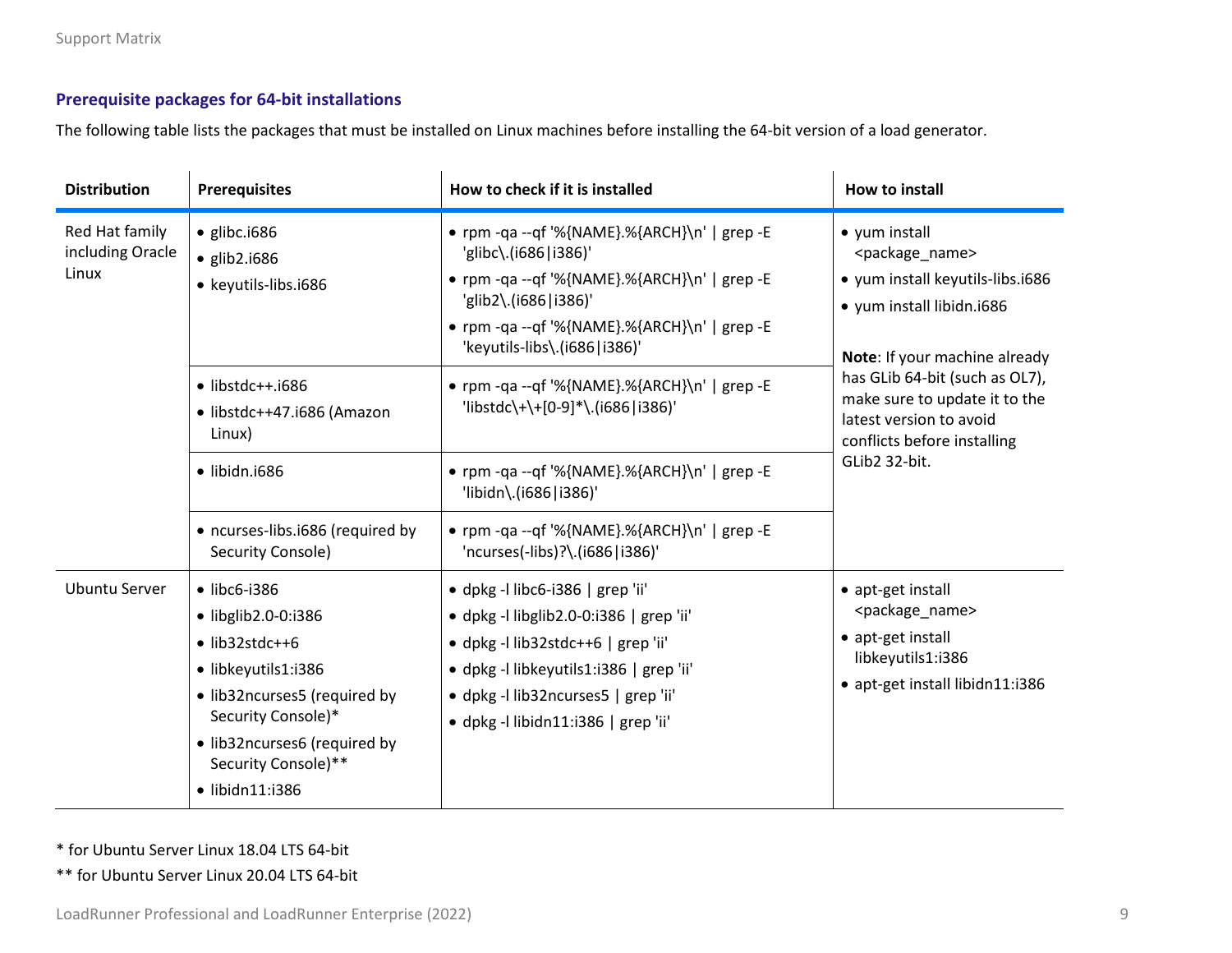| <b>Distribution</b>                                        | <b>Prerequisites</b>                                                                                                                                               | How to check if it is installed                                                                                                                                                                                                                                                                                                                                                                                                       | How to install                                                                                                                                                                                                                               |
|------------------------------------------------------------|--------------------------------------------------------------------------------------------------------------------------------------------------------------------|---------------------------------------------------------------------------------------------------------------------------------------------------------------------------------------------------------------------------------------------------------------------------------------------------------------------------------------------------------------------------------------------------------------------------------------|----------------------------------------------------------------------------------------------------------------------------------------------------------------------------------------------------------------------------------------------|
| <b>SUSE Linux</b><br>Enterprise<br>Server (SLES)<br>64-bit | • lincurses5 32-bit<br>$\bullet$ glibc 32-bit<br>$\bullet$ libglib-2 0-0-32bit<br>$\bullet$ libstdc++6 32-bit<br>• keyutils-libs-32bit<br>$\bullet$ libidn11-32bit | • rpm -qa --qf '%{NAME}.%{ARCH}\n'   grep -E<br>'ncurses[0-9]*-32bit'<br>• rpm -qa --qf '%{NAME}.%{ARCH}\n'   grep -E 'glibc-<br>32bit'<br>• rpm -qa --qf '%{NAME}.%{ARCH}\n'   grep -E<br>'libglib-2 0-0-32bit'<br>• rpm -qa --qf '%{NAME}.%{ARCH}\n'   grep -E<br>'libstdc\+\+6-32bit'<br>• rpm -qa --qf '%{NAME}.%{ARCH}\n'   grep -E<br>'keyutils-libs-32bit'<br>• rpm -qa --qf '%{NAME}.%{ARCH}\n'   grep -E<br>'libidn11-32bit' | • zypper install libncurses5-<br>32-bit<br>• zypper install glibc-32-bit<br>• zypper install libglib-2 0-0-<br>32bit<br>• zypper install libstdc++6-32-<br>bit<br>• zypper install libkeyutils1-<br>32bit<br>• zypper install libidn11-32bit |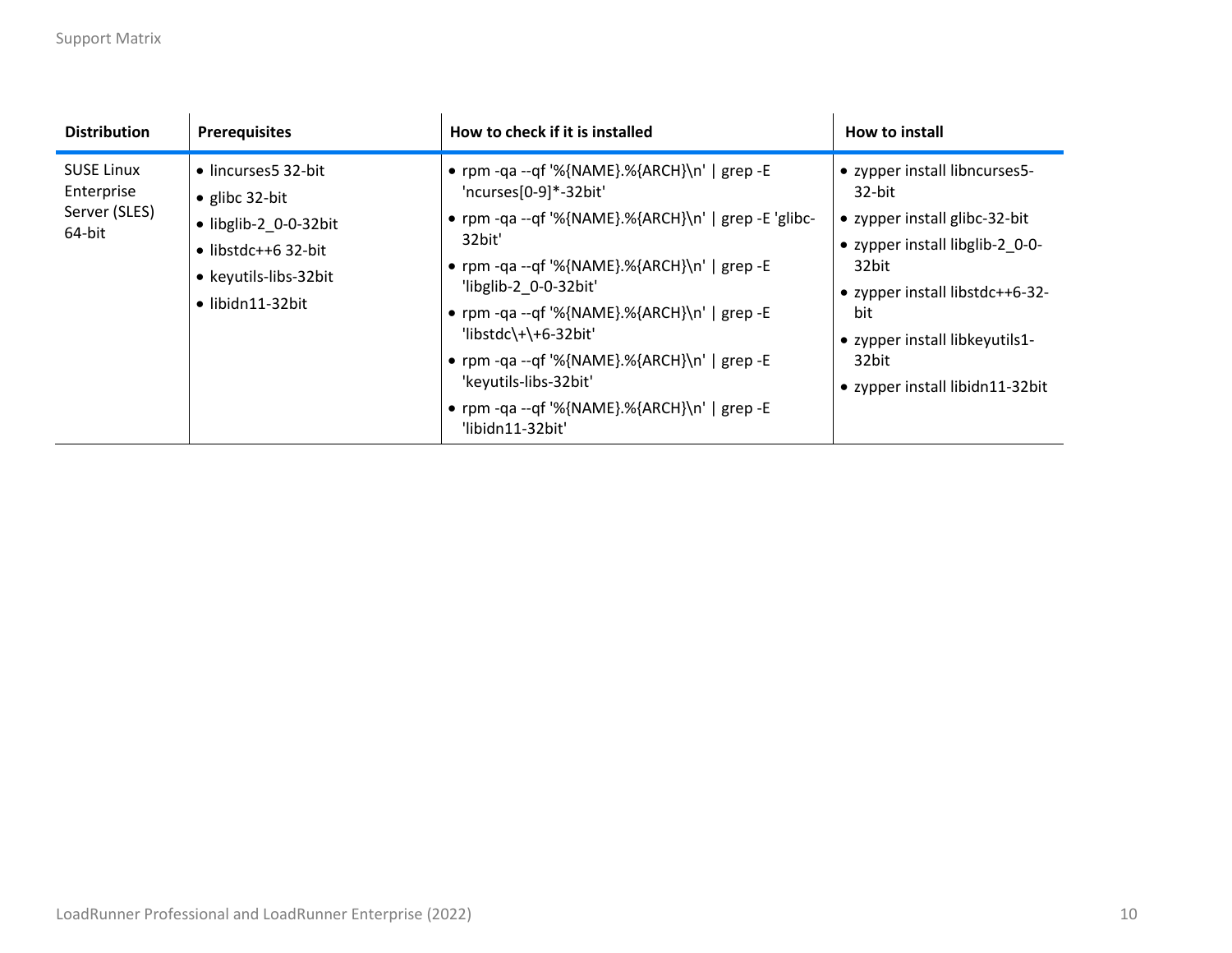# <span id="page-10-0"></span>**LoadRunner Enterprise Server Requirements**

The following table displays the system requirements for installing a LoadRunner Enterprise server.

| Component                  | <b>Supported / Recommended</b>                                                                                                                                                                                                   |  |
|----------------------------|----------------------------------------------------------------------------------------------------------------------------------------------------------------------------------------------------------------------------------|--|
| Processor                  | • 4 core CPU<br>• 8 core CPU (Recommended)                                                                                                                                                                                       |  |
| Memory (RAM)               | $\bullet$ 8 GB<br>• 16 GB or higher (Recommended)                                                                                                                                                                                |  |
| Available hard disk space* | $\bullet$ 100 GB<br>• 150 GB; SSD drive (Recommended)                                                                                                                                                                            |  |
| Operating system           | · Microsoft Windows Server 2012 64-bit, R2 64-bit<br>· Microsoft Windows Server 2016 64-bit**<br>• Microsoft Windows Server 2019 64-bit** (Recommended)<br>• Microsoft Windows Server 2022 64 bit                                |  |
| Database                   | • Microsoft SQL Server 2014 (SP3 and above)<br>• Microsoft SQL Server 2016<br>• Microsoft SQL Server 2017<br>• Microsoft SQL Server 2019<br>• Oracle 12c R1, R2<br>• Oracle 18c<br>• Oracle 19c<br>• PostgreSQL 11.x, 12.x, 13.x |  |
| Web server                 | IIS 8.0, 8.5, 10.0                                                                                                                                                                                                               |  |

\* All drives must have the minimum disk size required: at least 2 GB on the host system drive, and the amount specified in the product installation guide for any other drive.

\*\* We recommend enabling Desktop Experience when using this operating system.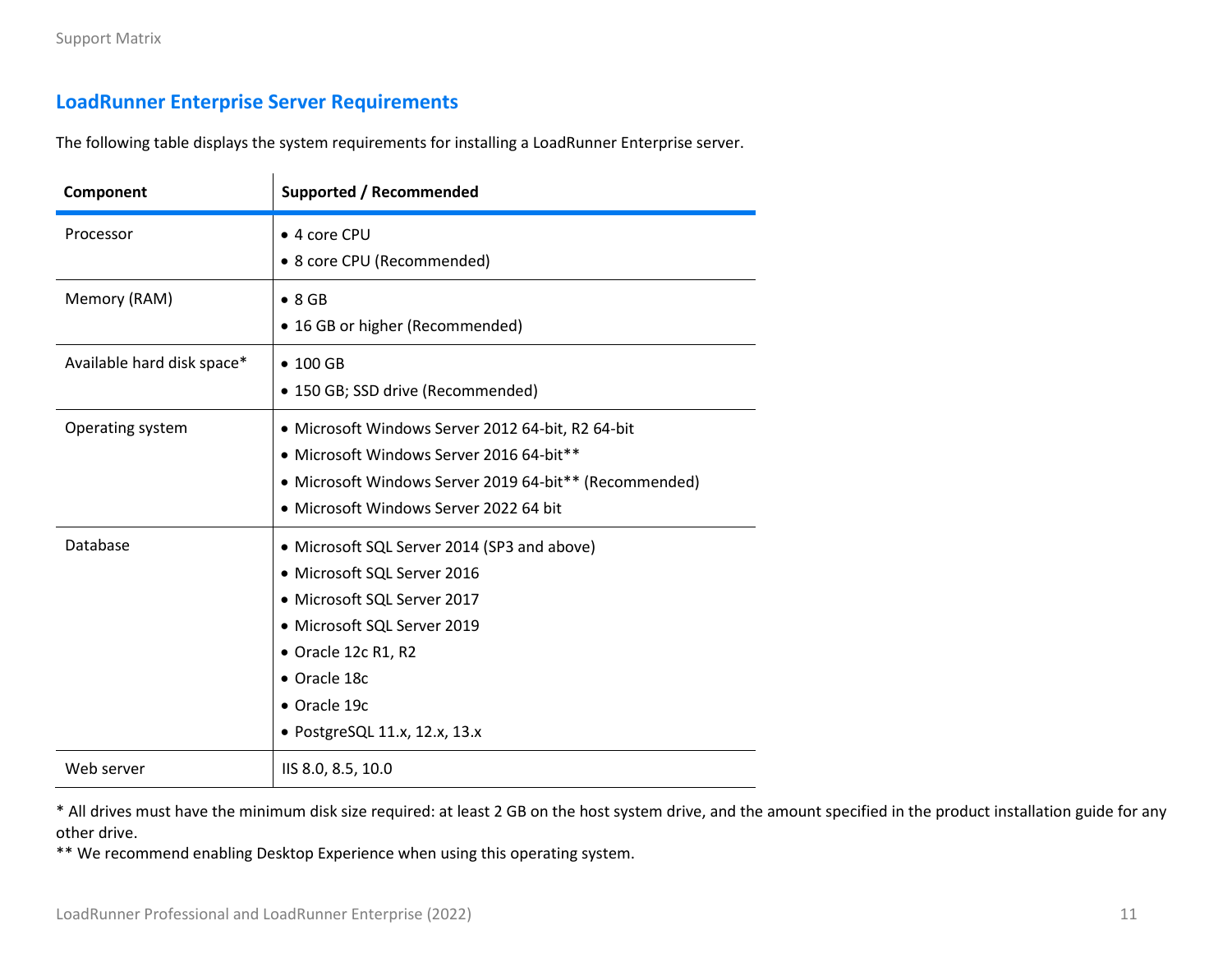# <span id="page-11-0"></span>**LoadRunner Enterprise Web Client Requirements**

The following table displays the system requirements for LoadRunner Enterprise web client.

| Component         | <b>Supported / Recommended</b>                                                                                                                                                                                                                                            |  |  |
|-------------------|---------------------------------------------------------------------------------------------------------------------------------------------------------------------------------------------------------------------------------------------------------------------------|--|--|
| Screen resolution | • Microsoft Windows: 1366x768 or higher<br>• Microsoft Windows: 1600x900 or higher (Recommended)<br>• Mac OS: 1280x800 or higher                                                                                                                                          |  |  |
| <b>Browser</b>    | Windows <sup>*</sup> :<br>• Google Chrome (Recommended):<br>The two latest versions<br><b>Chrome for Business</b><br>$\bullet$<br>• Microsoft Edge 79 or later<br>• Mozilla Firefox:<br>The two latest versions<br><b>ESR 52</b><br>٠<br>Mac OS:<br>• Apple Safari 13, 14 |  |  |

\* For optimal performance on Windows, we recommend using Google Chrome.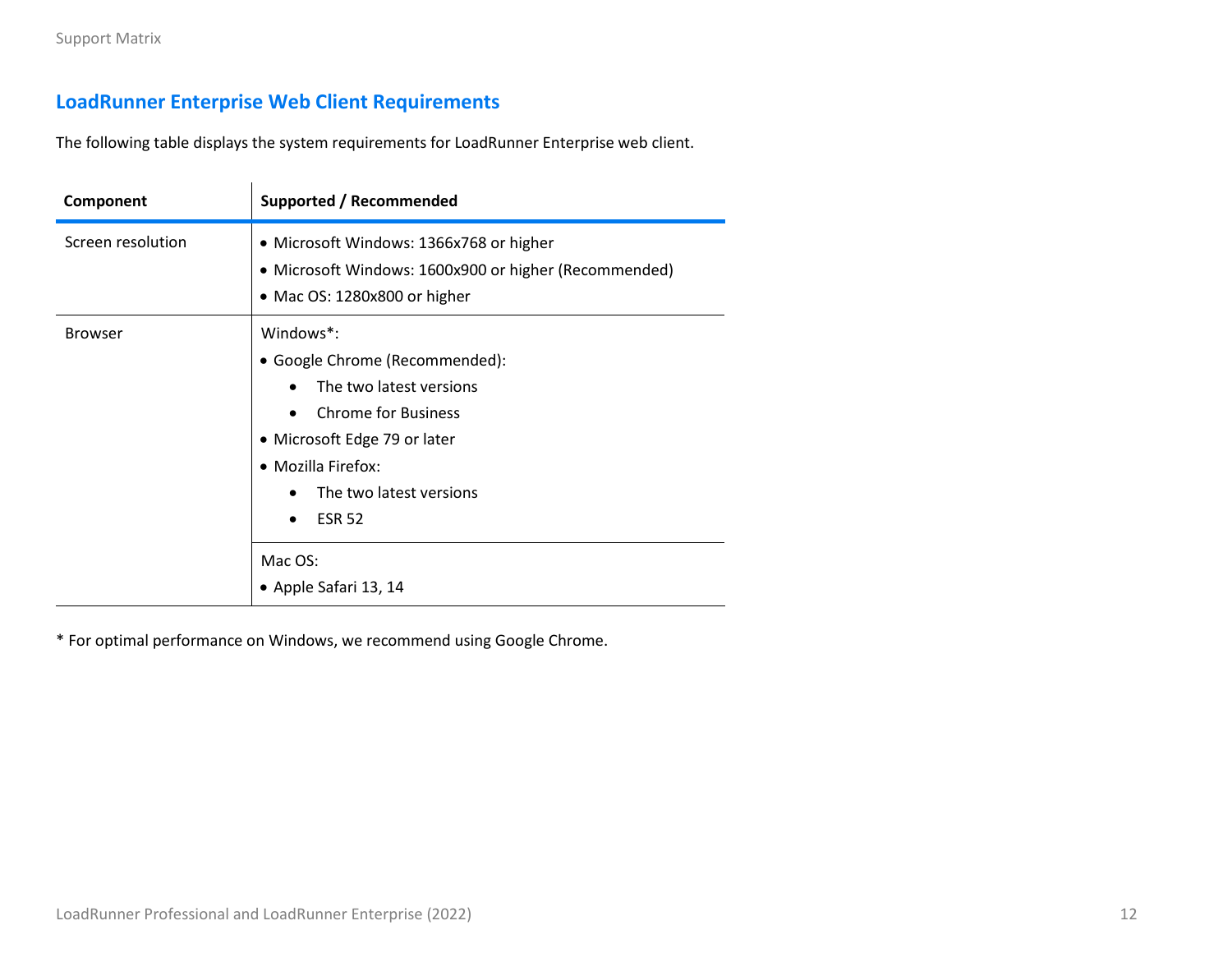## <span id="page-12-0"></span>**Virtual Table Server Requirements (Linux)**

The system requirements for installing the Virtual Table Server on a [Linux](#page-7-1) machine are the same as for installing a Load Generator on Linux. For details, see Linux [installation.](#page-7-1)

## <span id="page-12-1"></span>**Cloud Computing - Amazon AWS, Microsoft Azure, and Google Cloud Platform**

LoadRunner Professional and LoadRunner Enterprise are certified to be installed and run under Amazon Web Services (AWS), Microsoft Azure and Google Cloud Platform instances or virtual machines, using a BYOL (Bring Your Own License) model.

Requirements for deploying LoadRunner Professional or LoadRunner Enterprise on cloud platforms:

- All components of the cloud computing environment follow the system requirements specified in this document.
- The required ports are open for communication. For the required ports, see [Load Generators on the Cloud](https://admhelp.microfocus.com/lr/en/latest/help/WebHelp/Content/Controller/c_lg_cloud_account.htm) in the LoadRunner Professional help, and Communications Paths in the [LoadRunner Enterprise](https://admhelp.microfocus.com/lre/en/latest/pdfs/PC_Install.pdf) Installation Guide.

#### **Note:**

- Cloud load generators can be provisioned using the built-in functionality of LoadRunner Professional or LoadRunner Enterprise. For details, see Manage Load [Generators on the Cloud](https://admhelp.microfocus.com/lr/en/latest/help/WebHelp/Content/Controller/t_prvsn_cloud_accounts.htm) in the LoadRunner Professional help and [Provision Cloud load generators](https://admhelp.microfocus.com/lre/en/latest/online_help/Content/PC/Provision-Cloud-Hosts.htm) in the LoadRunner Enterprise help. All other components must be manually installed and configured by the user.
- To improve performance, it is preferable to deploy the LoadRunner Enterprise server and hosts, and the database in the same region. Consult the cloud provider help for best practices about network performance.
- Cloud load generator ports are configurable. When all the components are in the cloud, the ports to use are defined by the cloud provider (they are not based on internal IT policies).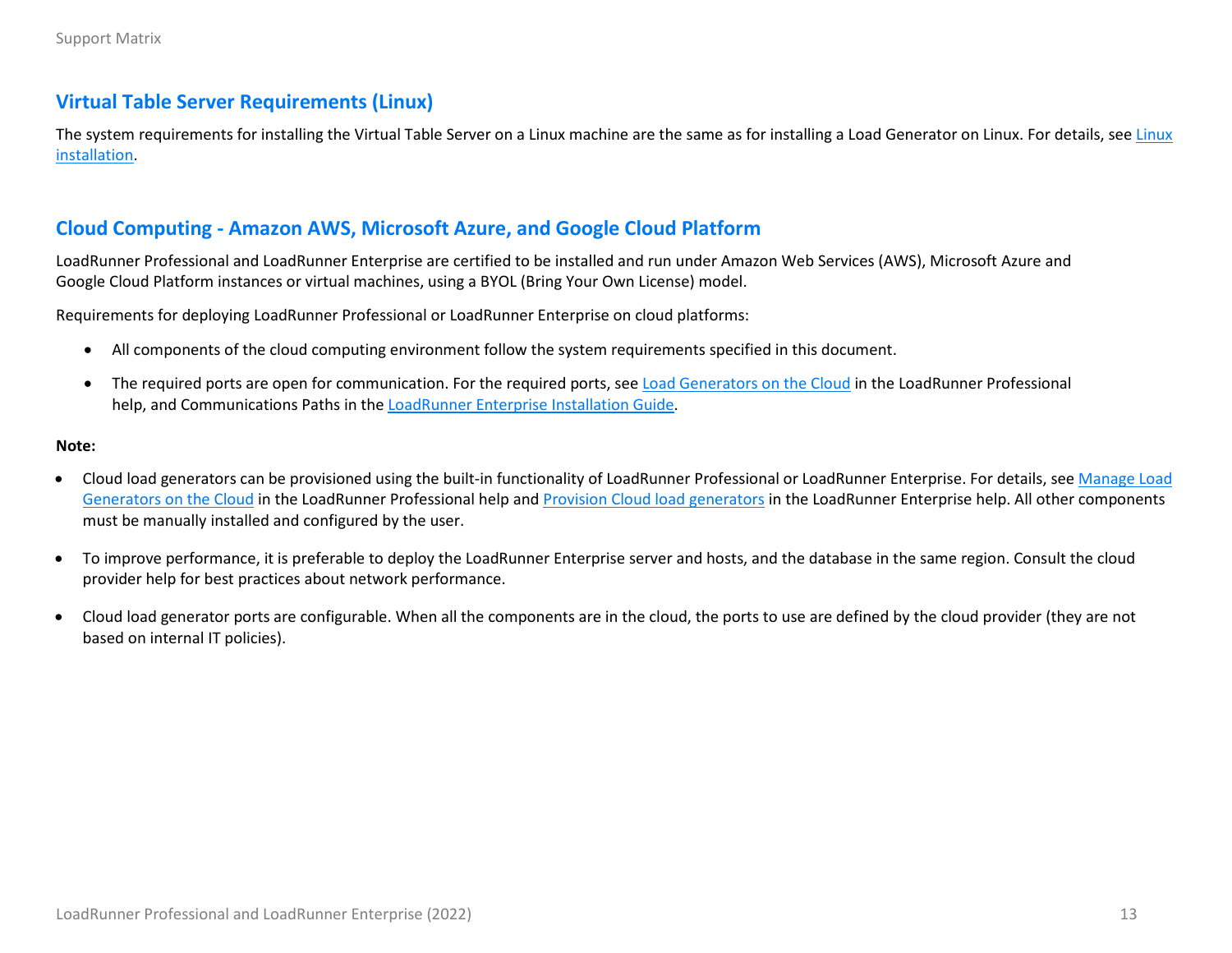# <span id="page-13-0"></span>**Integrations**

The following integrations are supported with this version of LoadRunner Professional and LoadRunner Enterprise.

#### **Integrations with other Micro Focus products**

**Note:** IPv6 support is provided for Application Lifecycle Management and SiteScope.

| Product                                                                                             | <b>LoadRunner</b><br>Professional | LoadRunner<br><b>Enterprise</b> |
|-----------------------------------------------------------------------------------------------------|-----------------------------------|---------------------------------|
| Application Lifecycle Management (ALM) 12.60, 12.60 P1, 12.60 P2,<br>12.60 P3, 15.0, 15.5*, 16.0.x* |                                   | $\checkmark$                    |
| ALM Octane 12.55.4 or later (using Jenkins plugin 5.4 or later)                                     | X                                 |                                 |
| Network Virtualization 2022.0.0.2837                                                                |                                   |                                 |
| VuGen 2020 SP1, 2020 SP2, 2020 SP3, 2021, 2021 R1, 2021 R2,<br>2022                                 | $\boldsymbol{\mathsf{x}}$         |                                 |
| Analysis 2021, 2021 R1, 2021 R2, 2022                                                               | X                                 | ✓                               |
| Service Virtualization 5.4.1                                                                        |                                   |                                 |
| SiteScope 2020.10, 2021.05, 2021.11                                                                 |                                   |                                 |
| UFT Mobile 2021 R1<br>(supported in TruClient - Native Mobile protocol only)                        |                                   |                                 |
| <b>UFT One 2021 R1</b>                                                                              |                                   |                                 |

\* ALM Lab Extension for functional and performance testing should not be enabled on the project.

\*\* LoadRunner Enterprise integrates with Application Lifecycle Management (ALM) versions 15.0 or later.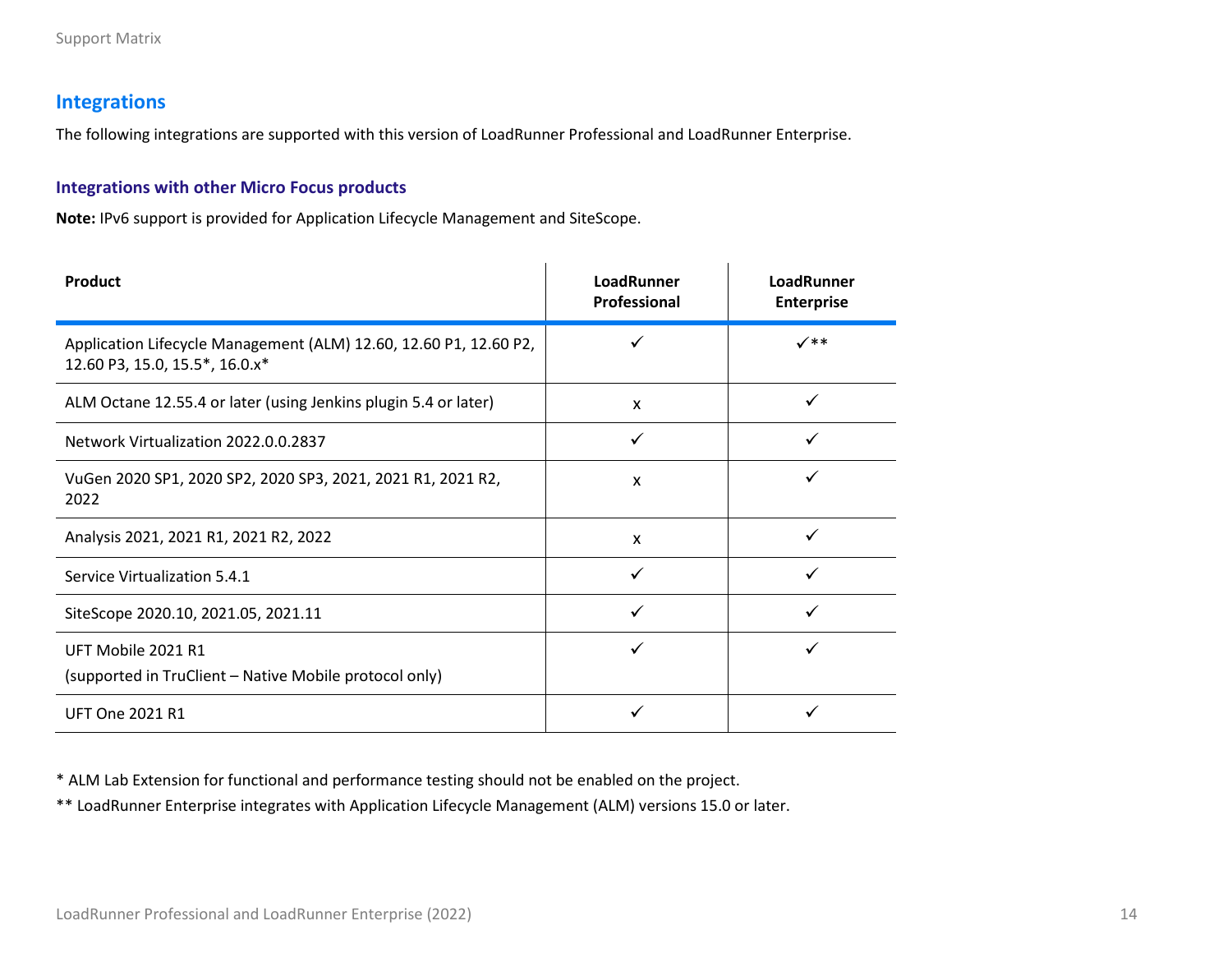## **Integration with non-Micro Focus products**

The following integrations with non-Micro Focus products are compatible with this version of LoadRunner Professional and LoadRunner Enterprise.

| <b>Supported products</b>                                | <b>Supported versions</b>                                                         | <b>Comments</b>                                                                                                                                                                                                        |  |
|----------------------------------------------------------|-----------------------------------------------------------------------------------|------------------------------------------------------------------------------------------------------------------------------------------------------------------------------------------------------------------------|--|
| Bamboo                                                   | Bamboo 5.10.3 - 8.0.3                                                             | Uses App Delivery Management Bamboo plugin 1.8, available from Atlassian Marketplace.<br>See the LoadRunner Enterprise and Bamboo documentation in the LoadRunner Enterprise<br>help.                                  |  |
| Jenkins                                                  | Jenkins server 2.222.1                                                            | Uses Micro Focus Application Automation Tools plugin 7.0.<br>See the Jenkins documentation in the LoadRunner Professional or LoadRunner Enterprise help.                                                               |  |
| TeamCity*                                                | TeamCity 2018.2.1                                                                 | Uses LoadRunner Enterprise CI plugin 1.0.3, available from JetBrains.<br>See LoadRunner Enterprise and TeamCity in the LoadRunner Enterprise help.                                                                     |  |
| Azure DevOps/TFS*                                        | <b>Tested with Team Foundation</b><br>Server 2018 and Azure<br>DevOps Server 2020 | Uses LoadRunner Enterprise CI plugin 1.0.8, available from Visual Studio Marketplace.<br>See LoadRunner Enterprise and Azure DevOps (previously TFS/VSTS) in the LoadRunner<br>Enterprise help.                        |  |
| New Relic*                                               | <b>Tested with New Relic REST</b><br>API (v2)                                     | See New Relic Monitor in the LoadRunner Enterprise only.<br>Due to New Relic deprecating support for TLS 1.0 and changing their API, a hotfix is required<br>for the integration to work. For details, see KM03631897. |  |
| Dynatrace SaaS and<br>Managed                            |                                                                                   | See Dynatrace SaaS and Managed monitors in the LoadRunner Professional or LoadRunner<br>Enterprise help.                                                                                                               |  |
| AppDynamics*                                             | Tested with AppDynamics 4.4                                                       | See the <b>AppDynamics Monitor</b> documentation in the LoadRunner Enterprise help.                                                                                                                                    |  |
| <b>CA Application Performance</b><br>Management (CA APM) | SaaS: 10.6                                                                        | See the CA APM documentation in the LoadRunner Professional or LoadRunner Enterprise<br>help.                                                                                                                          |  |
| InfluxDB (on-premises)*                                  | $1.7.10 - 1.8.10$                                                                 | See Manage analysis servers in the LoadRunner Enterprise help.                                                                                                                                                         |  |
| Kubernetes*                                              | $1.21.3 - 1.23.3$                                                                 | See Manage elastic dockerized hosts in the LoadRunner Enterprise help.                                                                                                                                                 |  |
| Swarm <sup>*</sup>                                       | 1.41                                                                              | See Manage elastic dockerized hosts in the LoadRunner Enterprise help.                                                                                                                                                 |  |

\* Supported in LoadRunner Enterprise only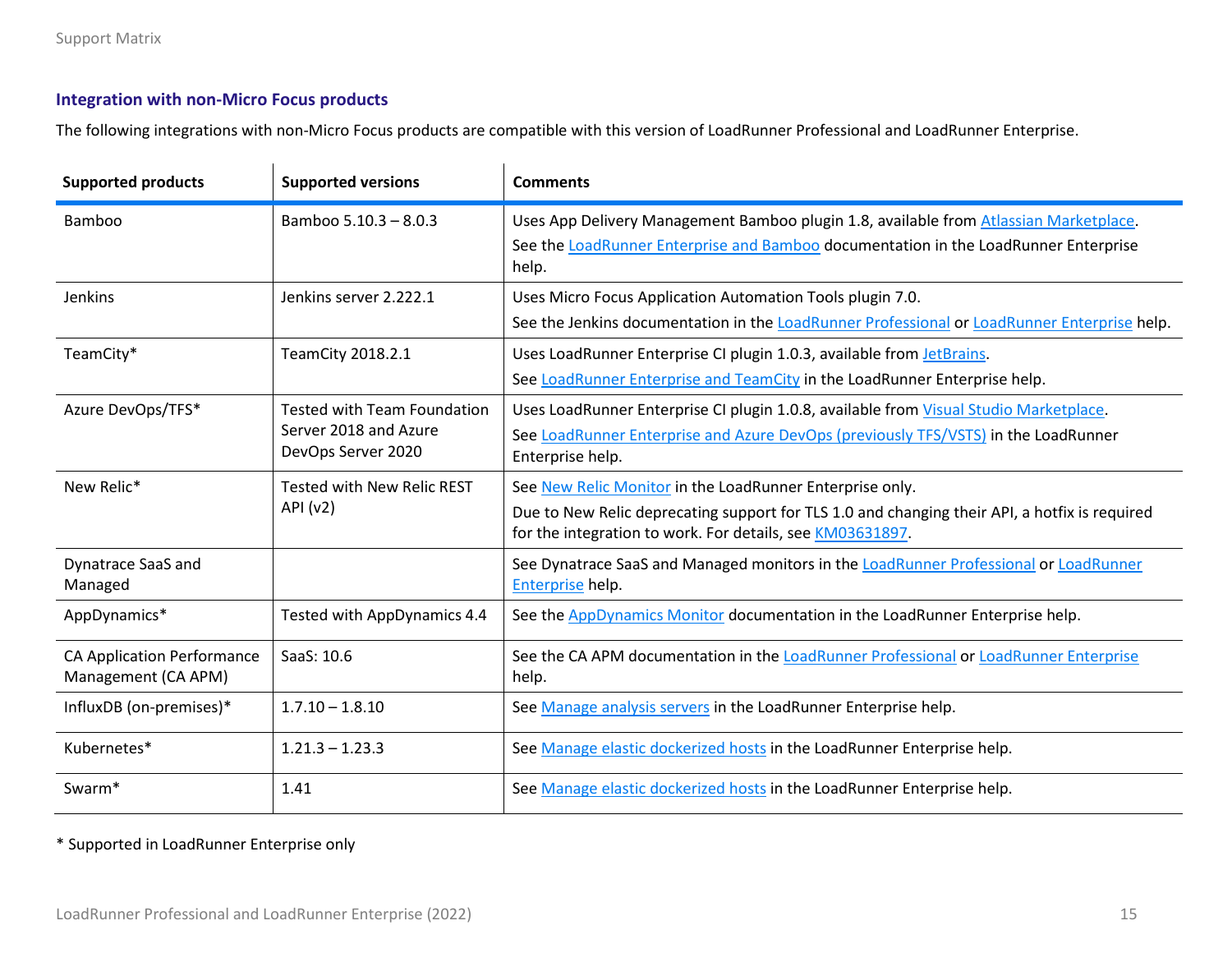# <span id="page-15-0"></span>**Supported GUI Languages**

Language Packs enable you to view the LoadRunner Professional and LoadRunner Enterprise user interfaces in your local language. The following languages are supported:

| Language             | LoadRunner<br>Professional | LoadRunner<br><b>Enterprise</b> |
|----------------------|----------------------------|---------------------------------|
| Chinese - Simplified |                            |                                 |
| French               | ✓                          |                                 |
| German               |                            |                                 |
| Italian              |                            |                                 |
| Japanese             |                            |                                 |
| Korean               |                            |                                 |
| Russian              |                            |                                 |
| Spanish              |                            |                                 |

# <span id="page-15-1"></span>**Protocols**

For the table of supported Vuser protocols in LoadRunner Professional and LoadRunner Enterprise, see the **Supported [Protocols Guide](https://admhelp.microfocus.com/documents/lre/Supported_Protocols/2022/LR_Protocols.pdf)**.